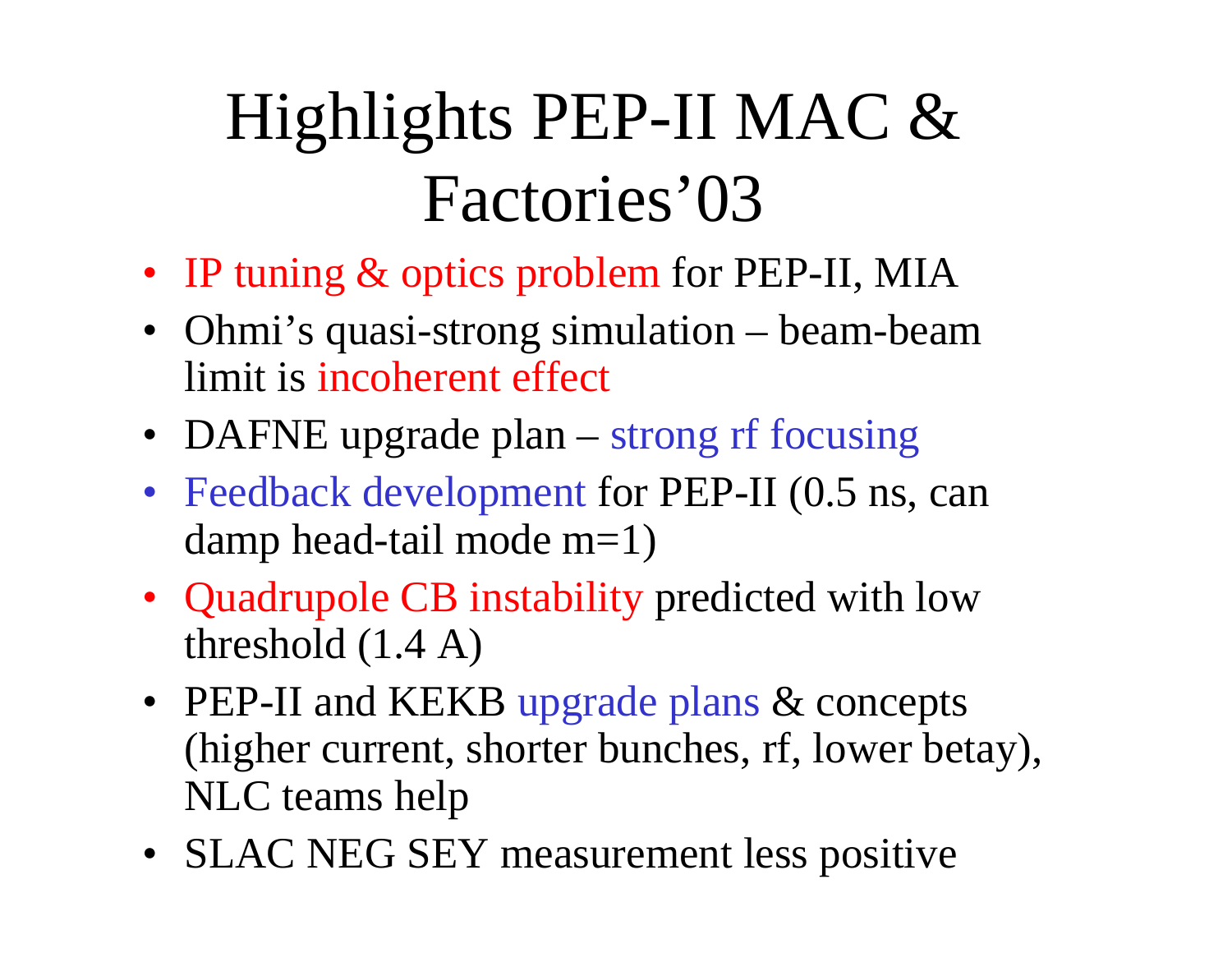### **John Seeman Future very high luminosity options for PEP-II**

lessons: asymmetric beam energies work, bb tune shifts 0.08-0.1

**4 times more bunches, bunch current up 2-3 times, tune shift 50% up (continuous injection), betay down factor 2-3 to 1.5-3 mm**

**bunch-by-bunch feedback sub-ns scale** by J. Fox

**reduce energy asymmetry** to save wall power

FY2008: 4.5 A e+, 2 A e-, beta-star 6 mm, every 2nd bucket, but particle physicists like **1e36**

9->8 GeV 4.8 Amps in HER, LER 3->3.5 GeV, **new vacuum chamber for LER** needs LER 11 A ,add magnets to soften losses, increase magnet bore, **3400 bunches**, betay-star 2.2 mm, bb parameter 0.15 **site power 120 MW, L=5e35** advanced option, **new rf frequency, more bunches, 952 MHz say,** 1.8 mm bunch length, 15 mrad crossing angle, 6900 bunches, betay-star=1.5 mm **1e36 for 120 MW**

**site power vs. luminosity plot**, curves for different frequencies, 952 MHz better (Rice l **KEK-SLAC workshop, Oahu, Hawaii**, January 19-22, 2004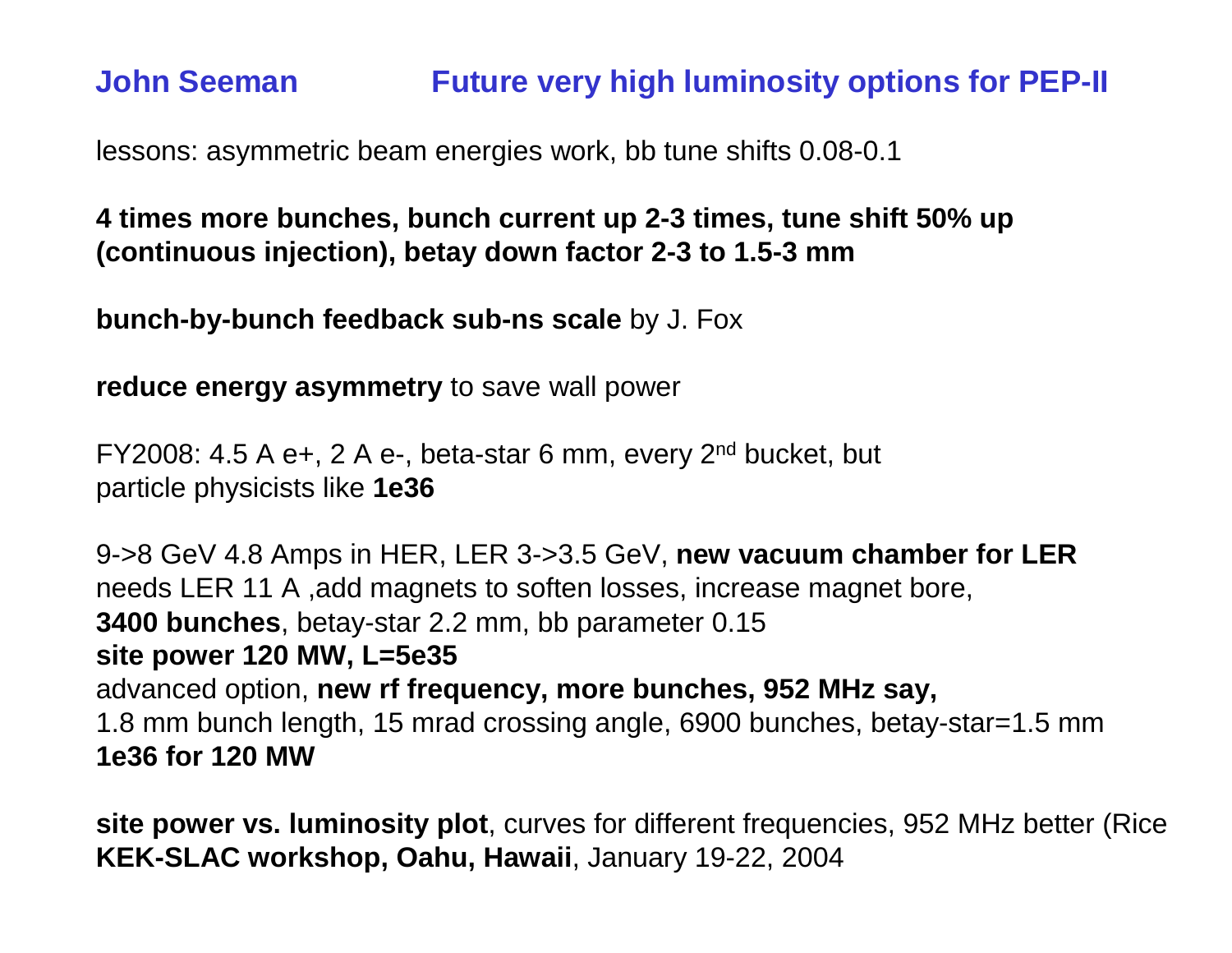

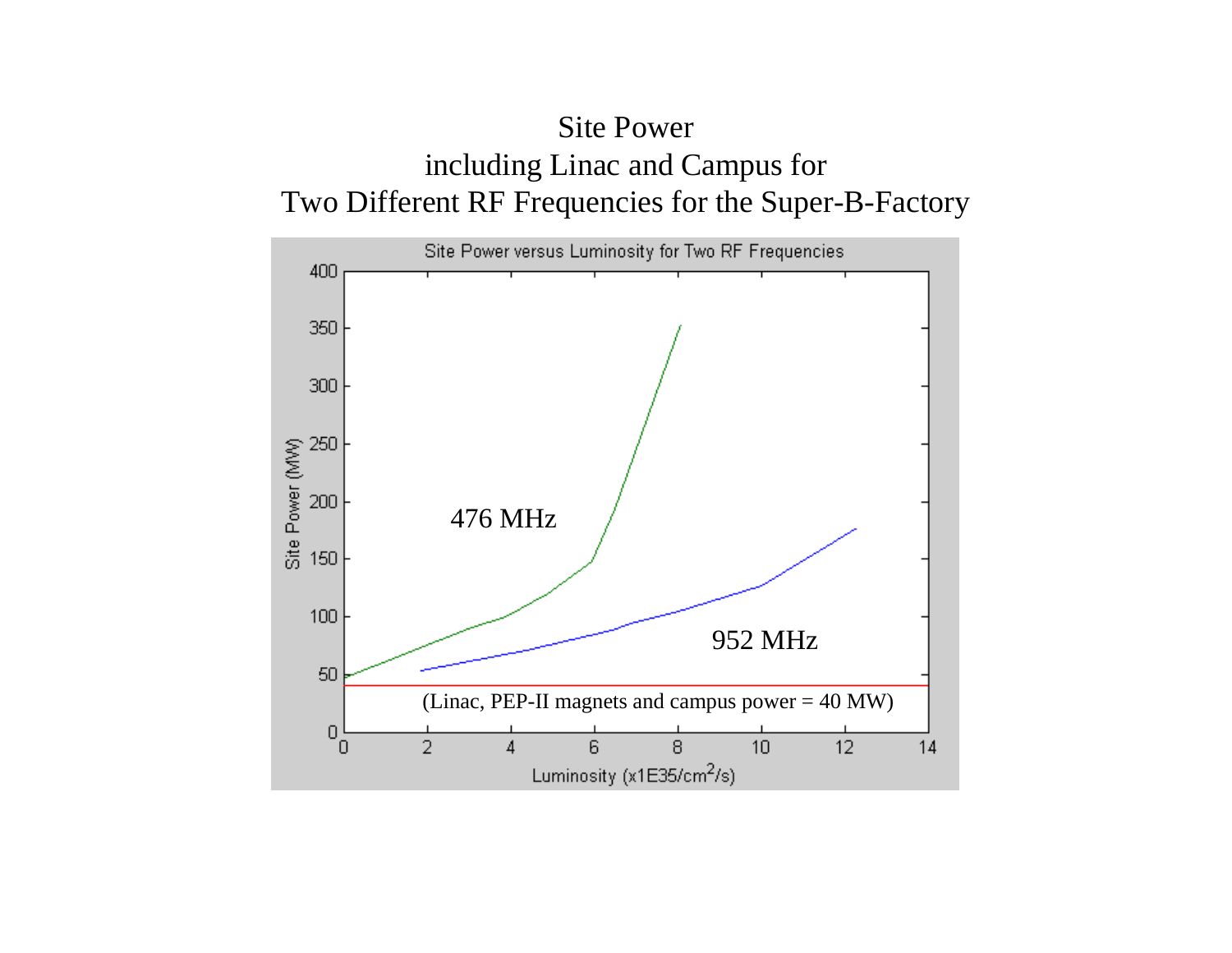## Future BF activities

- Planned workshops:
	- October 13-16, 2003 at SLAC: ICFA Workshop on e+e- High Luminosity Colliders.
	- Super-B 10^36 Particle Physics Workshop at SLAC October 22-24.
	- Joint KEK/SLAC Super-B-Factory workshop in January 19-22, 2004 in Oahu, Hawaii.
	- www.phys.hawaii.edu/~superb 04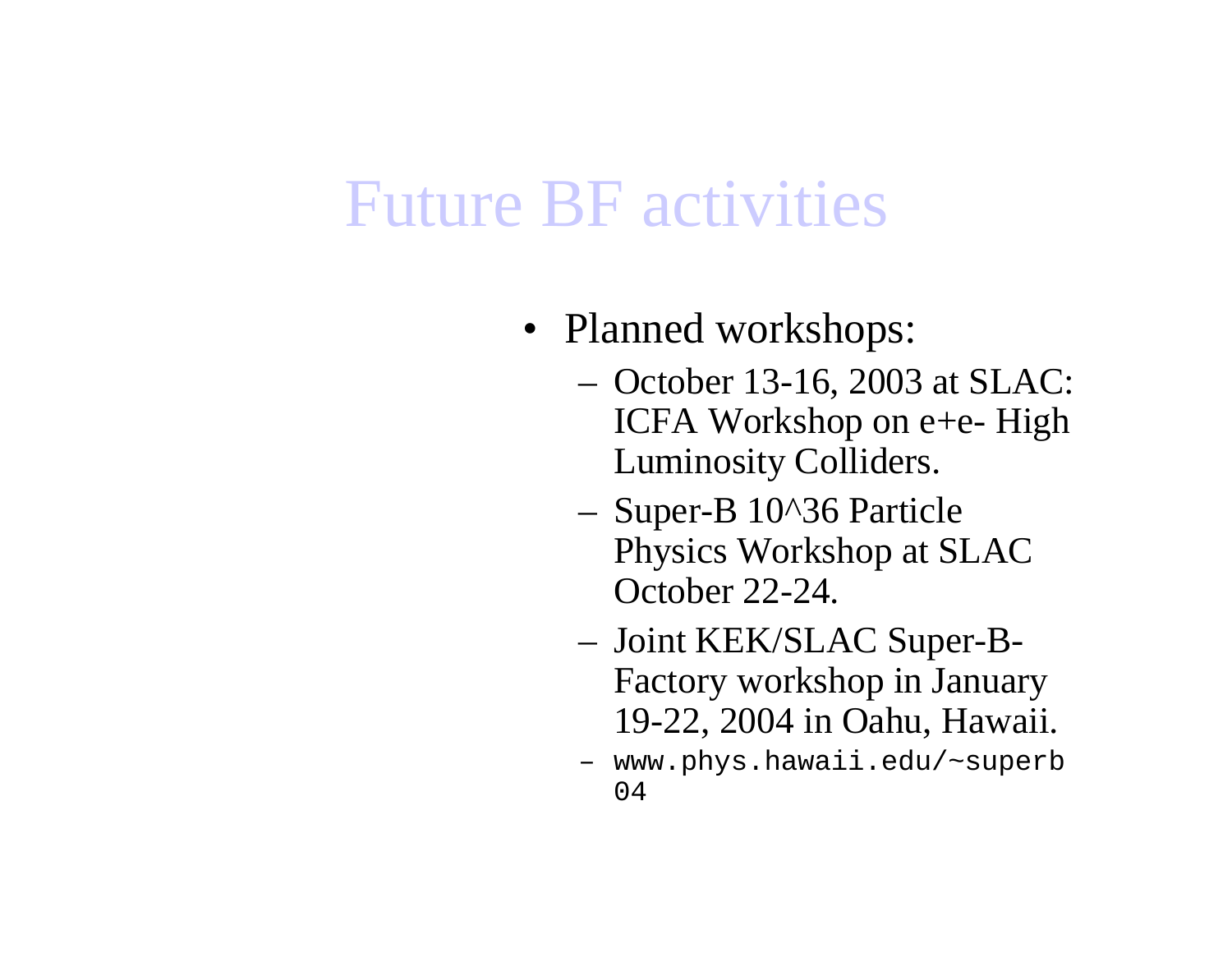# Highlights PEP-II MAC & Factories'03 – Cont'd

- Head-on vs crossing angle
- Electron cloud in KEKB, H. Fukuma (30% of electrons persist in tine shift, with 2 spacing early saturation of solenoid effect, low luminosity)
- A. Novokhatsky, multibunch longitudinal CB instability driven by e-, resonant dependence on solenoid
- IR quadrupole motion in PEP-II (A. Seryi)
- Raimondi-Seryi FF for PEP-II Upgrade
- Round beams in Novosibirsk
- Strong-strong code comparisons (Ohmi, Cai, Qiang, Kabel, Rogers)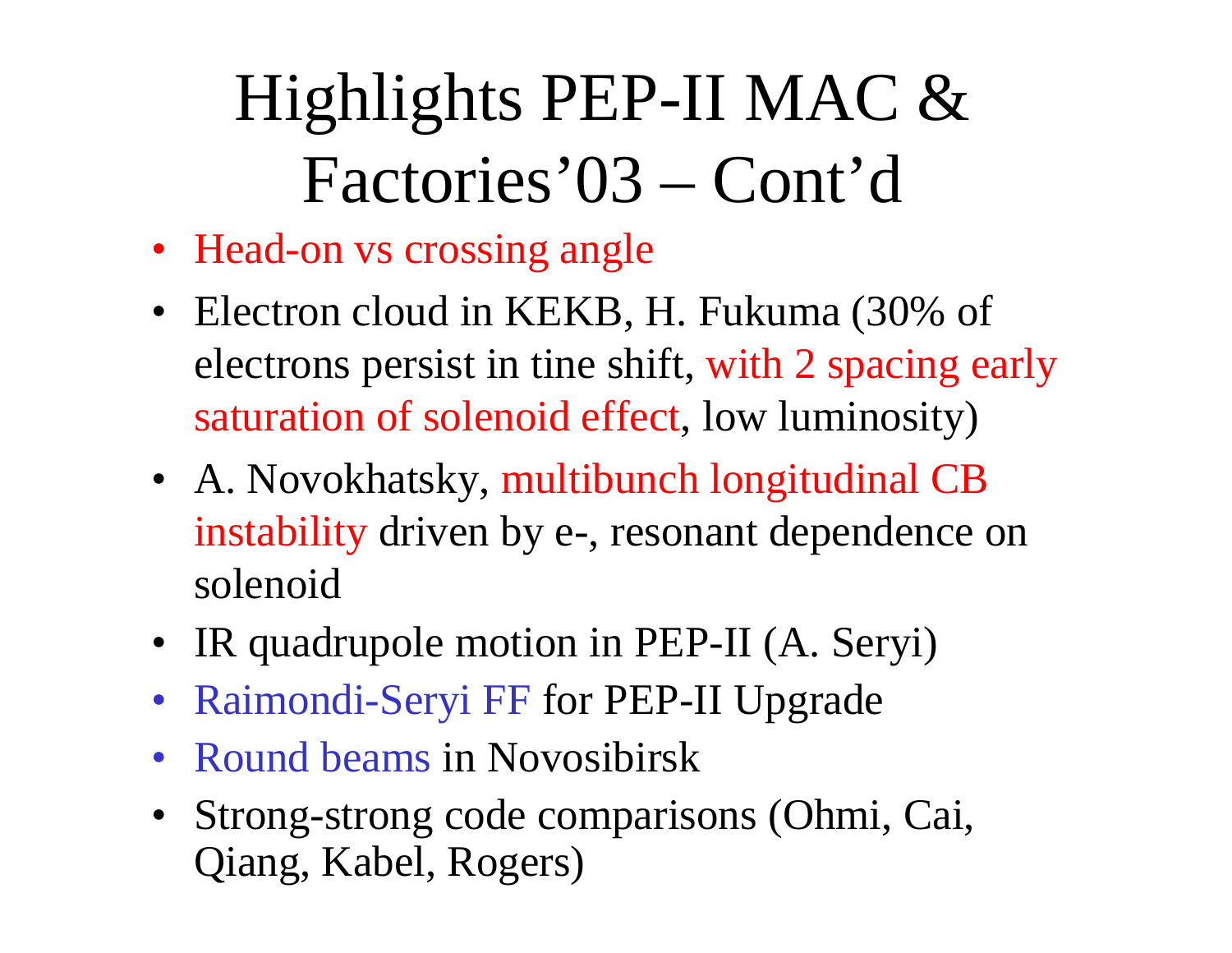A) Field strength of solenoid vs. blowup or tune shift

a) Threshold current of the blowup



1) 3 and 4 bucket spacing : the threshold increases when the field strength increases.

2 spacing : the threshold saturates.

2) Assuming a present solenoid system, stronger field will be helpful in raising the threshold if bunch spacing is larger than/equal to 3 buckets.

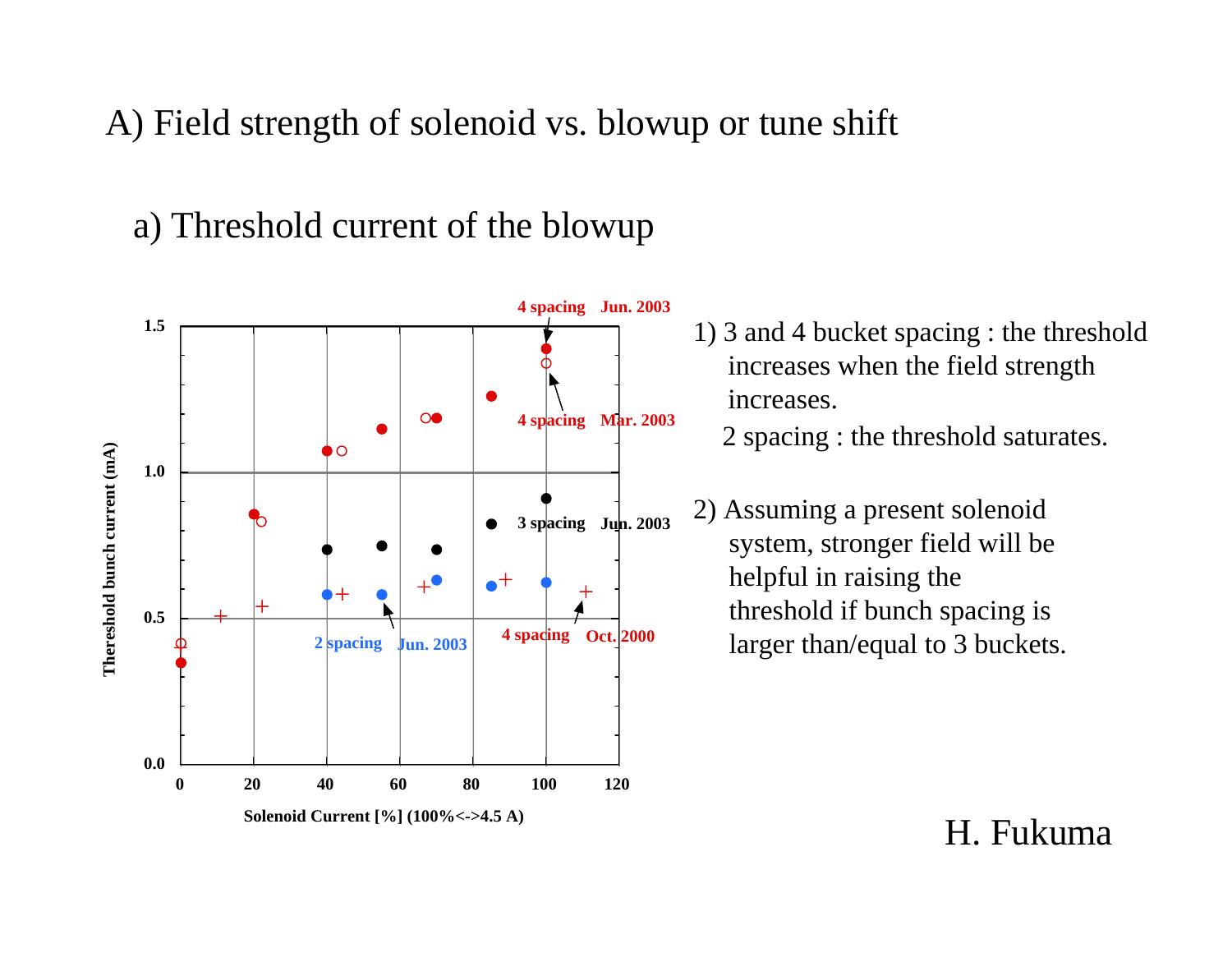## tune shift probes average electron density



where are the remaining electrons?

H. Fukuma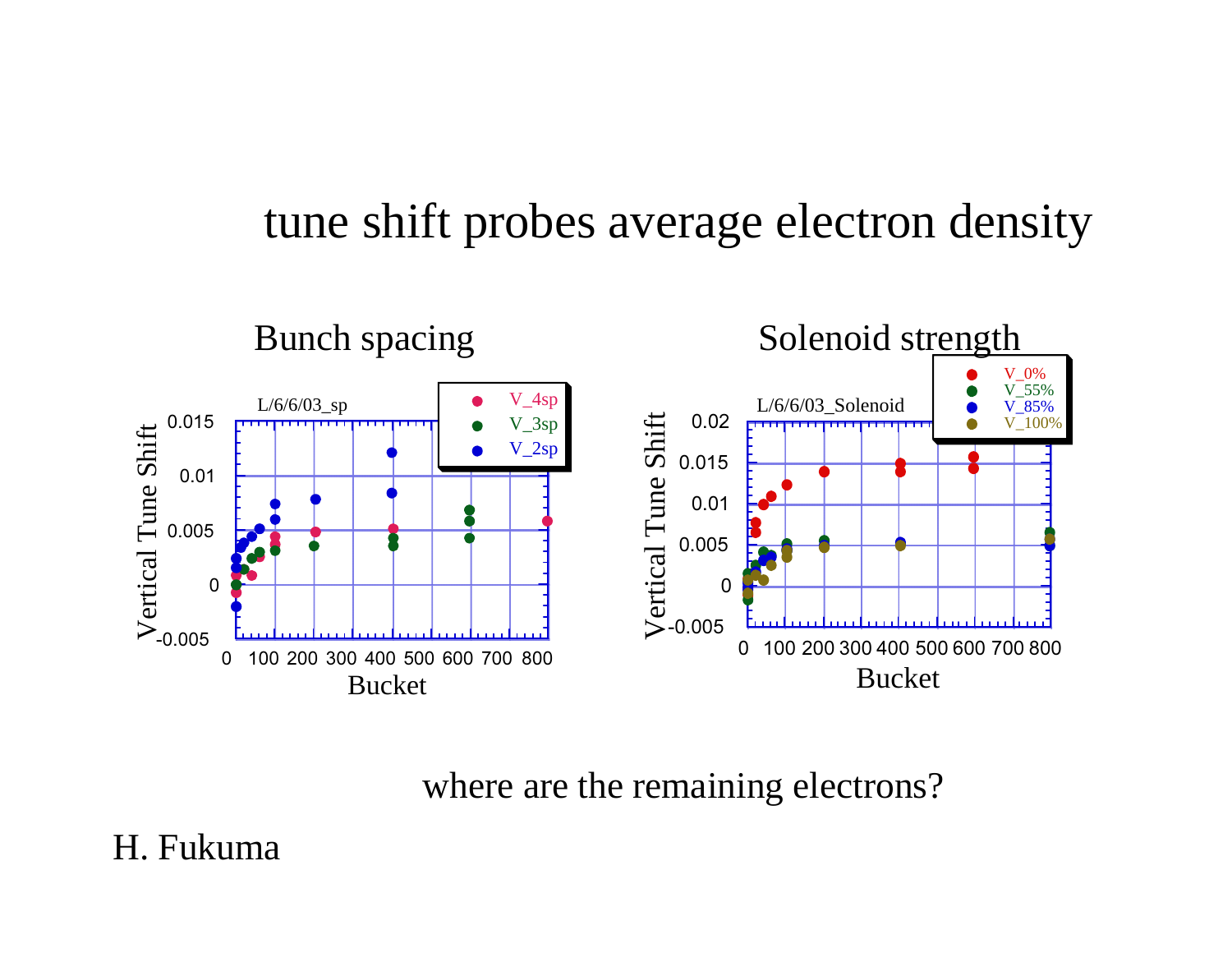## Table of Strong-Strong Beam-Beam Codes

| Author               | Institute              | Name                  | Angle          | Paras.         | Optics<br>errors | <b>SR</b>                | Bench -<br>mark w<br>code | Bench-<br>mark w<br>collider |
|----------------------|------------------------|-----------------------|----------------|----------------|------------------|--------------------------|---------------------------|------------------------------|
| A. Kabel             | <b>SLAC</b>            | nameless              | N <sub>o</sub> | Soon           | N <sub>o</sub>   | yes                      | Cai                       | $\overline{\mathcal{L}}$     |
| J. Qiang             | <b>LBNL</b>            | <b>BEAMB</b><br>EAM3D | Yes            | Yes            | Yes              | yes                      | Cai,<br>Ohmi              | <b>RHIC</b><br>Tevatron      |
| K. Ohmi              | <b>KEK</b>             | <b>BBSR</b>           | Yes            | N <sub>o</sub> | Yes              | Yes                      | Cai,<br>Qiang             | KEKB,<br>PEP-II              |
| Y. Cai               | <b>SLAC</b>            | nameless              | Yes            | N <sub>o</sub> | Yes              | Yes                      | Ohmi,<br>Kabel            | PEP-II.<br><b>KEKB</b>       |
| J. Rogers            | Cornell                | Odysseus              | Yes            | Yes            | Yes              | Yes                      | N <sub>o</sub>            | <b>CESR</b>                  |
| J. Shi               | Kansas                 | $\gamma$              | $\gamma$       | Yes            | Yes              | $\overline{\mathcal{C}}$ | $\overline{?}$            | (LHC)                        |
| W. Herr,<br>F. Jones | CERN/<br><b>TRIUMF</b> | <b>BeamX</b>          | Yes            | Yes            | Partly           | N <sub>o</sub>           | N <sub>o</sub>            | (LHC)                        |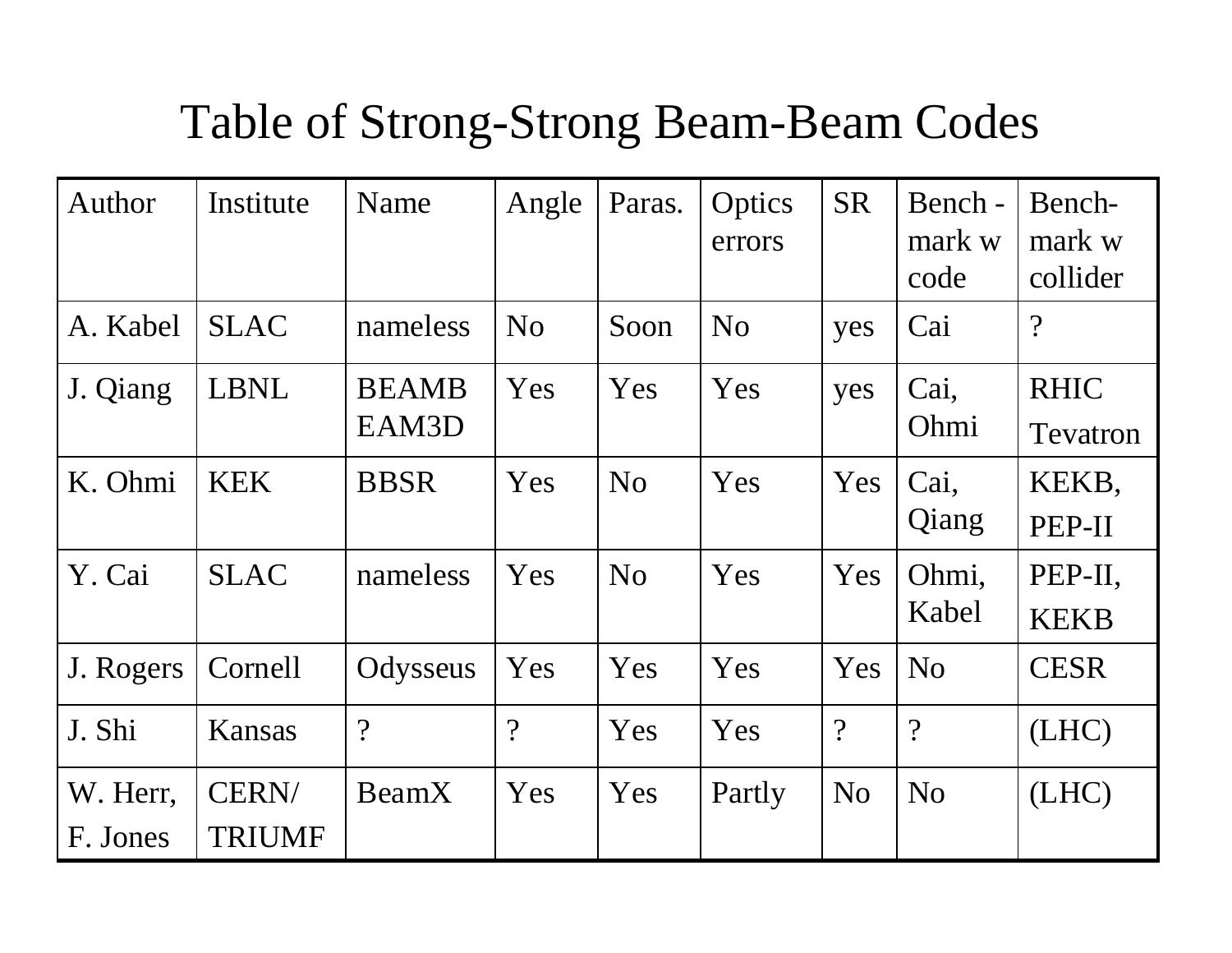## Recent Studies by Giulia Bellodi (RAL)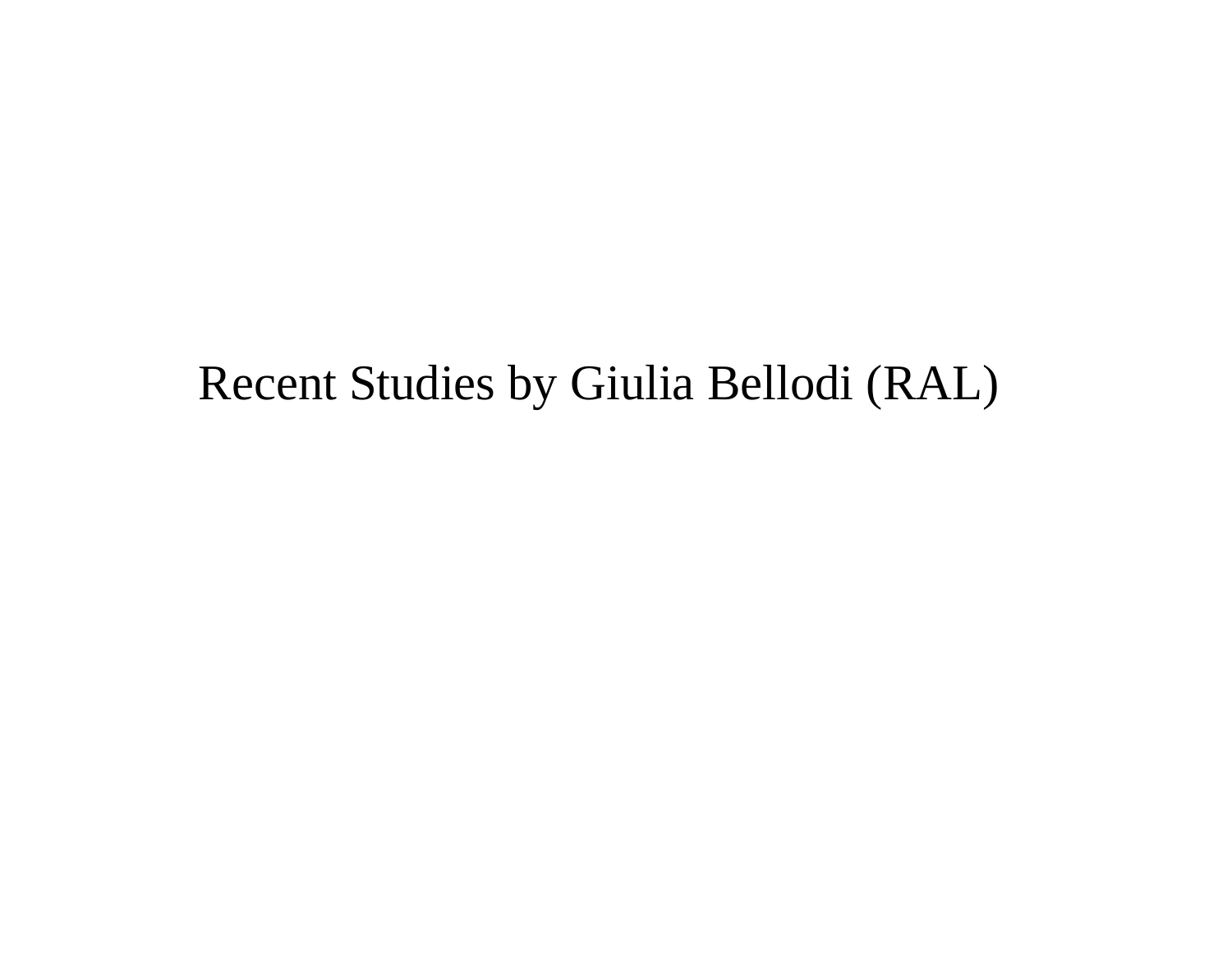## different SEY models & impact on simulations



ECLOUD POSINST

Comparison by G. Bellodi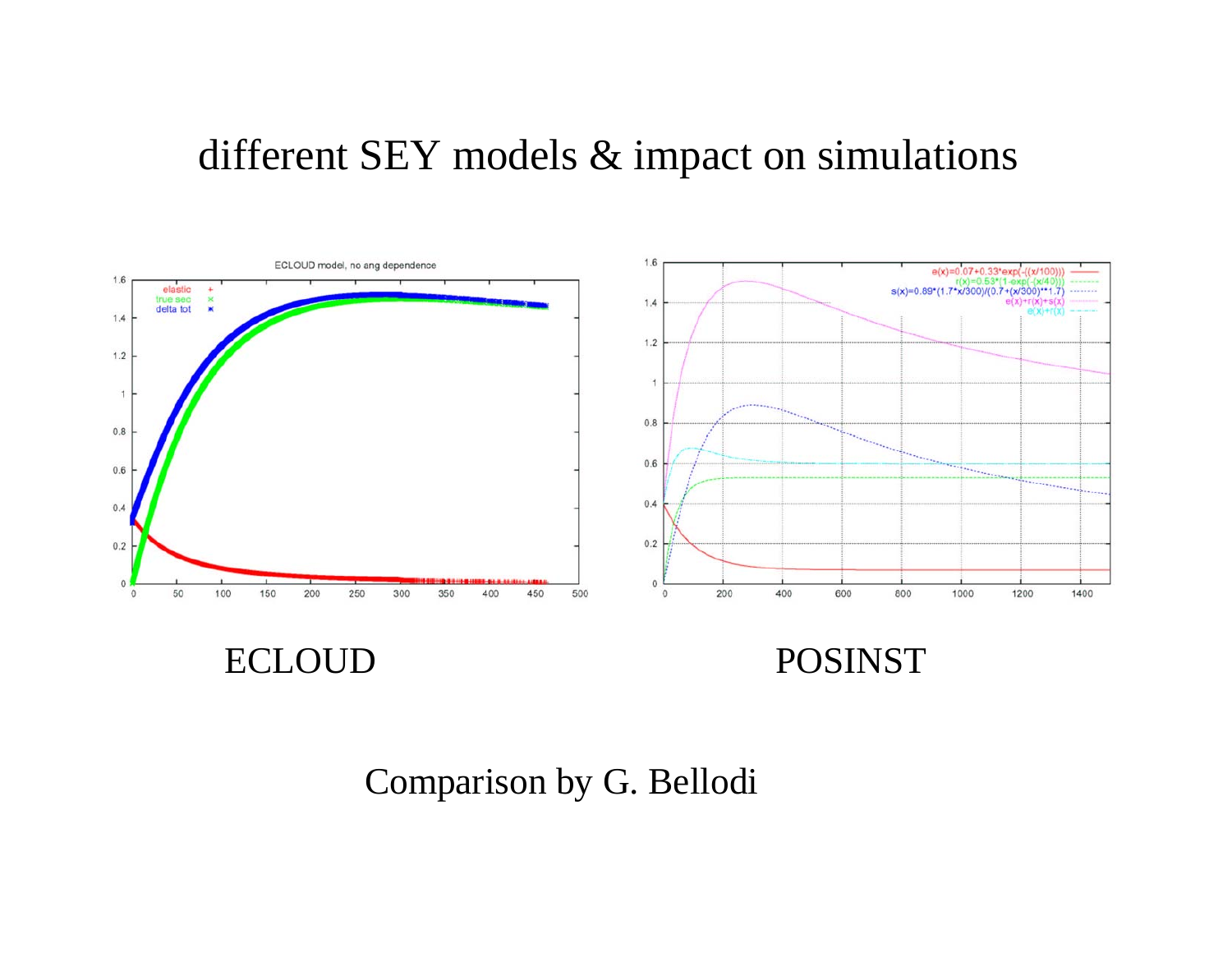## Comparison by G. Bellodi



PSR simulation – ECLOUD model vs POSINST model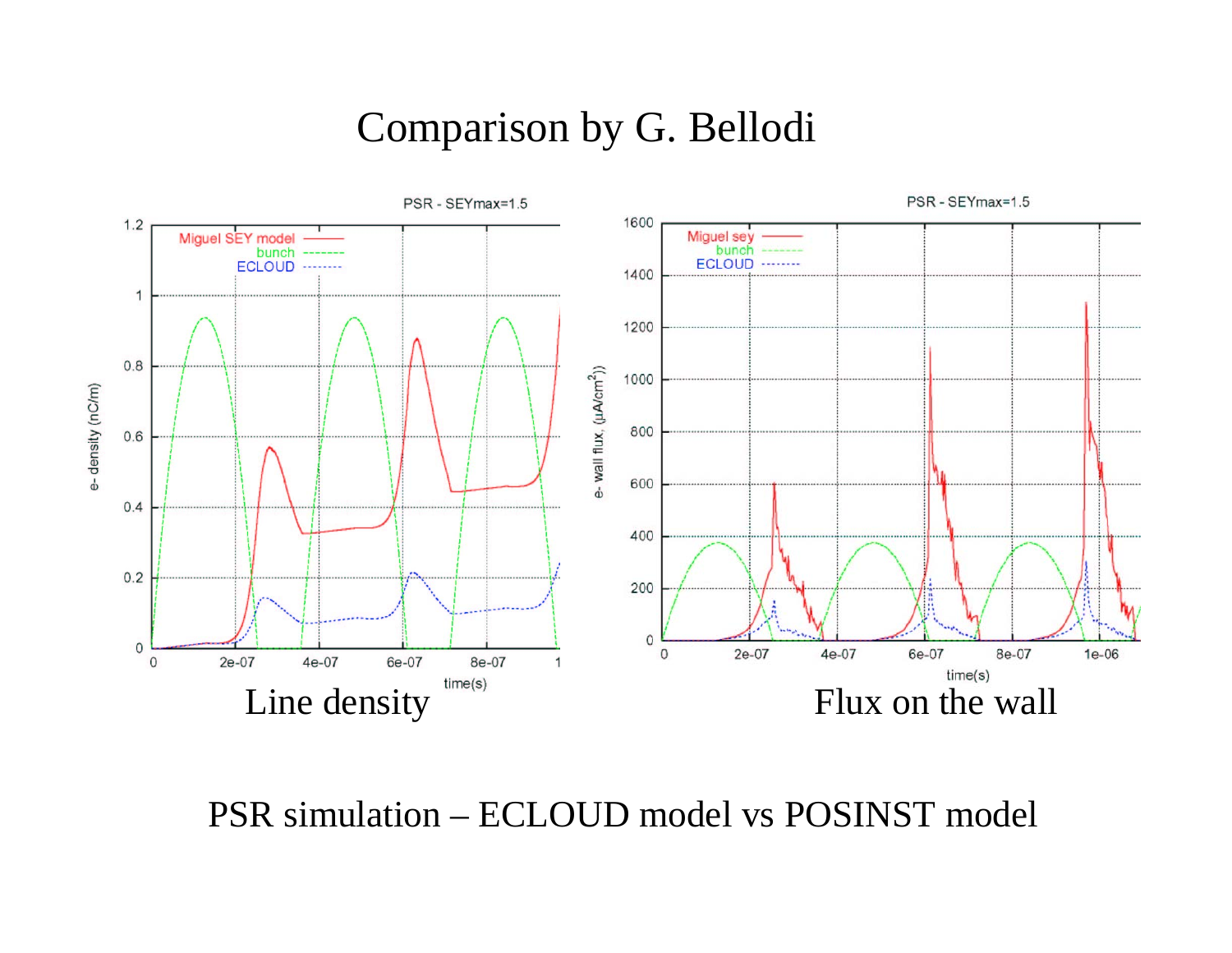## secondary e- energy distribution

## ECLOUD model POSINST model

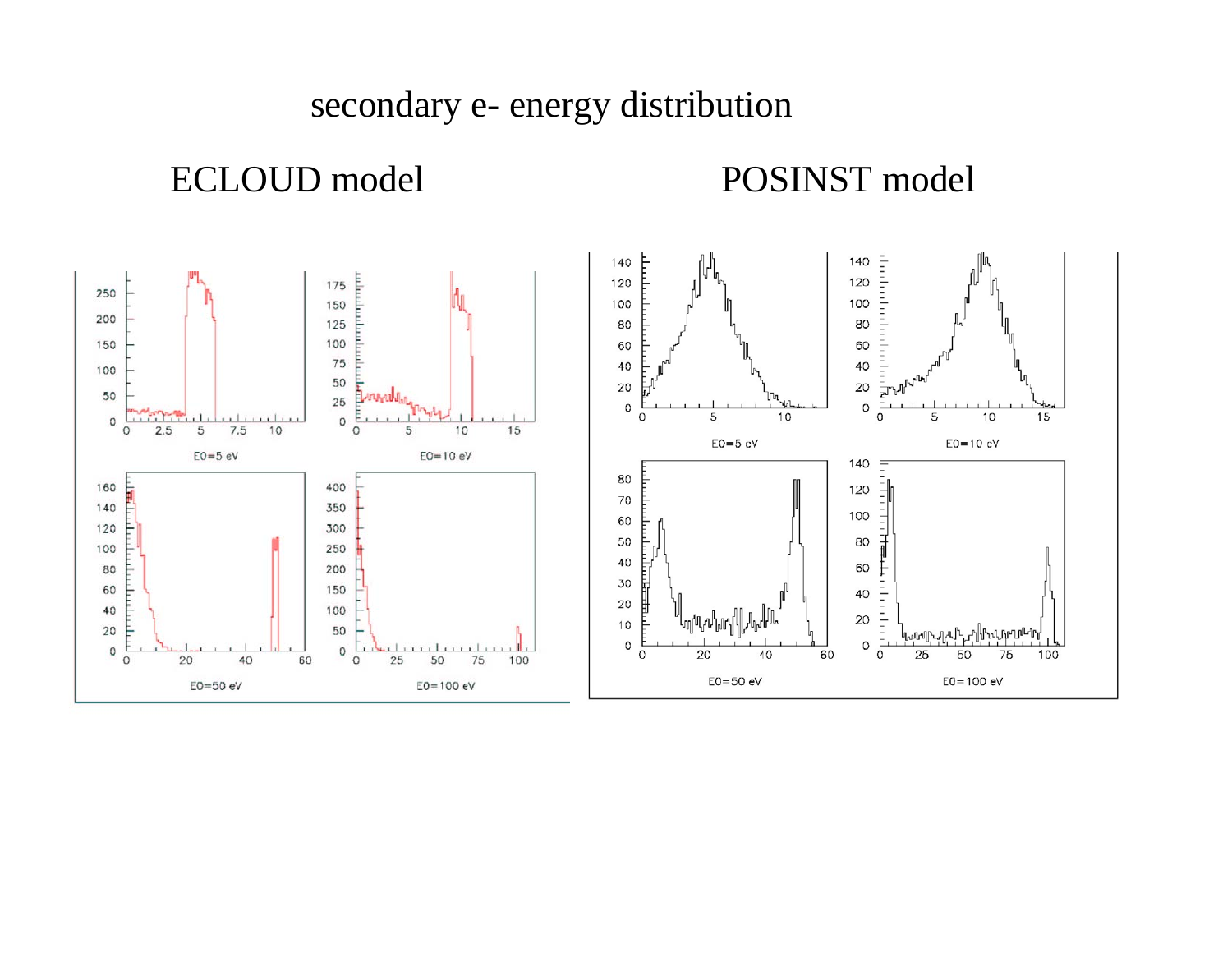## ECLOUD'04 Workshop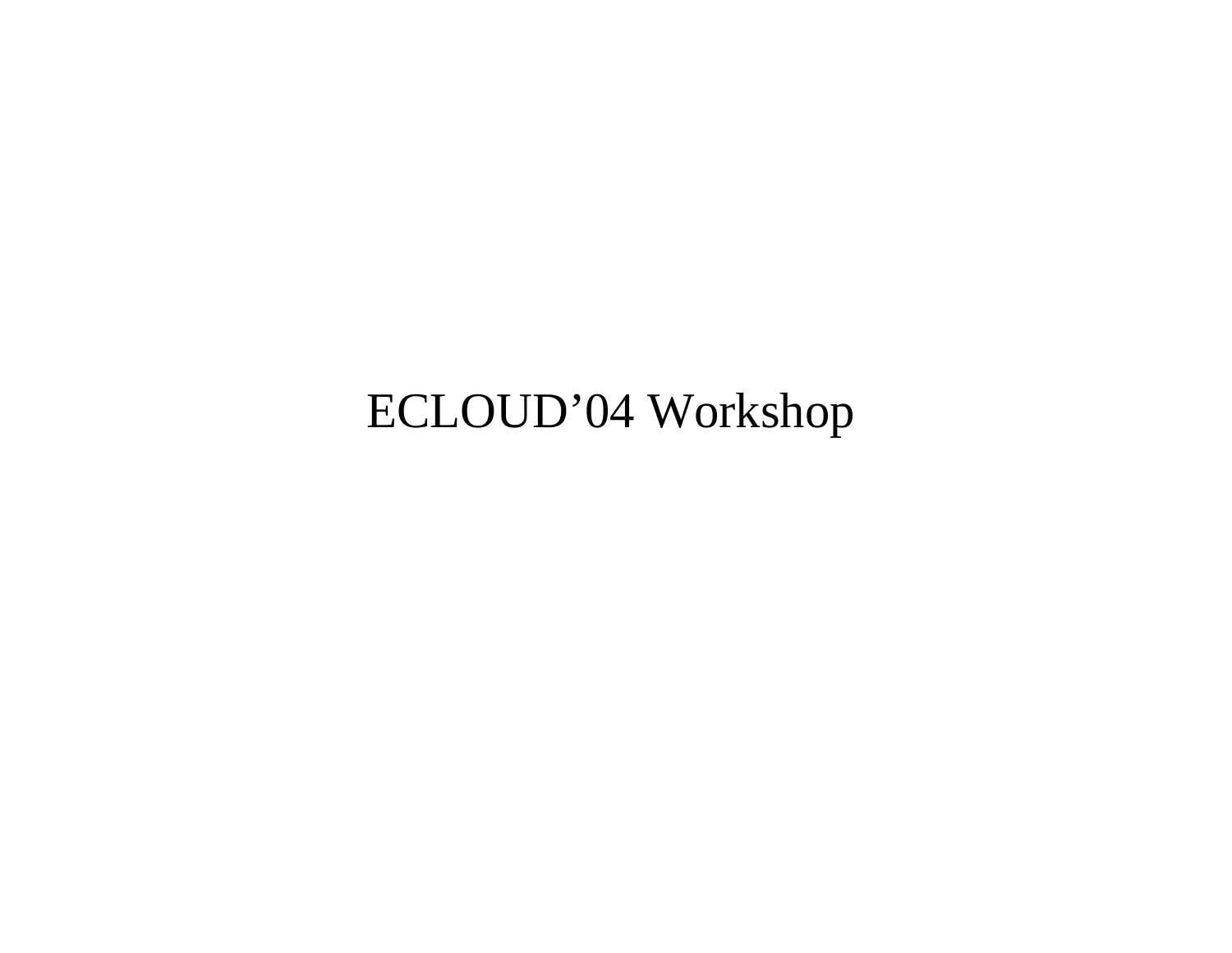Page 1 of 3

Page 2 of 3

### ECLOUD'04



### 31st ICFA Advanced Beam Dynamics Workshop

### on Electron-Cloud Effects "ECLOUD'04"

Napa (California), April 19-22, 2004



Sponsored by LBNL, CERN, ORNL, SNS and ICFA

http://www.cern.ch/icfa-ecloud04

### **Workshop Committees**

### Place, Deadlines and Proceedings

The ECLOUD'04 workshop will take place in the Napa Embassy Suites (http://www.embassynapa.com/), which will also be the official conference hotel. The deadline for abstract submission is January 30, 2004. The deadline for hotel reservations is March 18, 2004. Proceedings will be published, and authors will be encouraged to submit their contributions to a special edition of PRST-AB (details

http://icfa-ecloud04.web.cern.ch/icfa-ecloud04/

on abstract submission, registration, hotel reservations and transportation options to follow).

### 1st Announcement and Scope (pdf file)

icfa-ecloud04 Site

The existence of electron cloud effects (ECEs), which include vacuum pressure rise, emittance growth, instabilities, heat load on cryogenic walls and interference with certain beam diagnostics, have been firmly established at several storage rings, including the PF, BEPC, KEK-B, PEP-II, SPS, PSR, APS and RHIC, and is a primary concern for future machines that use intense beams such as linear collider damping rings, B factory upgrades, heavy-ion fusion drivers, spallation neutron sources and the LHC.

This ICFA workshop will review experimental methods and results obtained within the past few years on the ECE, along with progress on its understanding obtained from simulations and analytic theory, and the effectiveness of mitigation mechanisms, including active damping.

As in previous workshops dealing with the ECE (MBI'97, KEK, July 1997; Two-Stream Instabilities, Santa Fe, February 2000; Two-Stream Instabilities, KEK. September 2001; ECLOUD'02, CERN, April 2002), the focus of ECLOUD04 will be broad, covering all aspects of the phenomenon.

Some of the **topics** to be covered are:

- Review of observations at the SPS, PSR, and the B factories.
- Experimental methods and e-cloud diagnostics.
- Lessons learned from simulation comparisons with experiments (effect of secondary emission yield, understanding of single-bunch instabilities, etc)
- Predictions for intense proton and heavy-ion machines.
- Progress in simulation codes and the physical model involved.
- Progress in analytical models.
- Various methods of mitigating ECE (e.g. Landau damping, e-suppression coatings, beam scrubbing, clearing fields, beam manipulation, and active damping)

Some of the goals that will quide the workshop are:

- Summarize our understanding, identify essential issues, and scope out future research avenues.

http://icfa-ecloud04.web.cern.ch/icfa-ecloud04/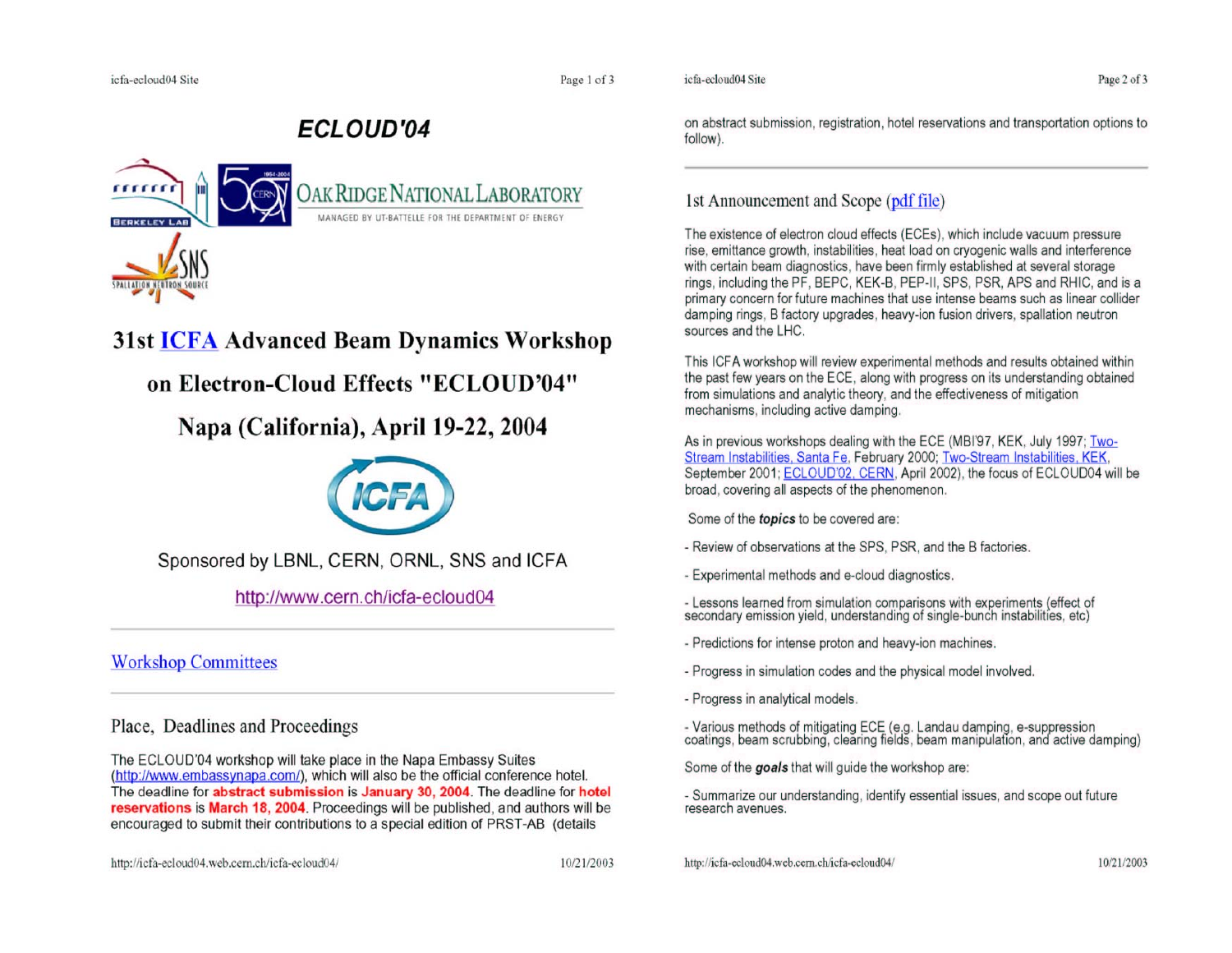icfa-ecloud04 Site

- Assess state of theory and simulations.
- Identify and assess mitigation mechanisms.
- Compile list of simulation codes and their features.
- Assess experimental methods and diagnostics.
- Strengthen and expand international collaborations.

workshop contact: Miguel Furman (mafurman@lbl.gov)

Organizing Committee: M. Furman mafurman@lbl.gov J. Byrd jmbyrd@lbl.gov W. Chou chou@fnal.gov F. Zimmermann frank.zimmermann@cem.ch T. Gallant tggallant@lbl.gov (admin) J. Thomashausen juliette.thomashausen@cern.ch (admin)

web site last updated 21. October, 2003,<br>by Frank Zimmermann

http://icfa-ecloud04.web.cem.ch/icfa-ecloud04/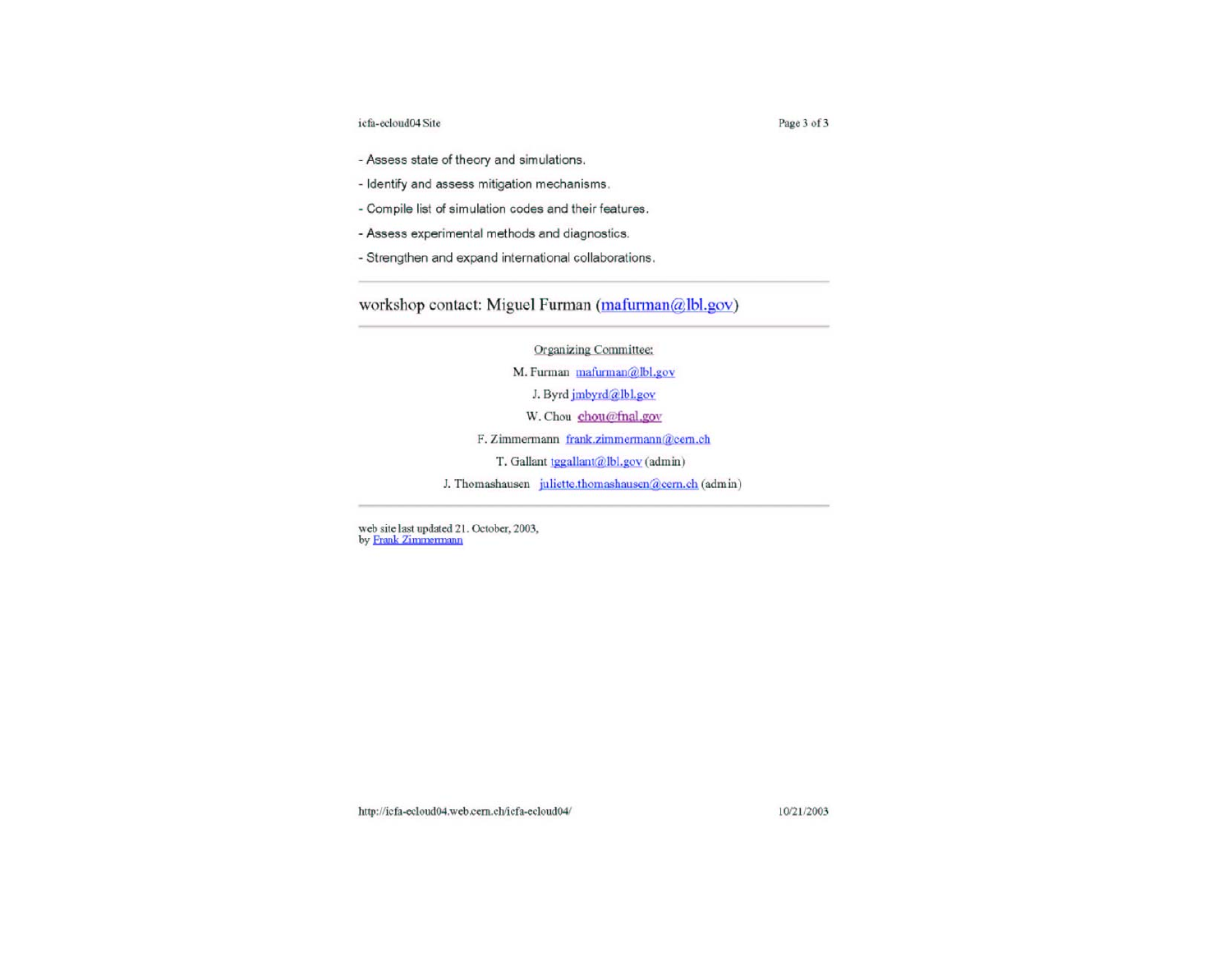## Status of Impedance Collection